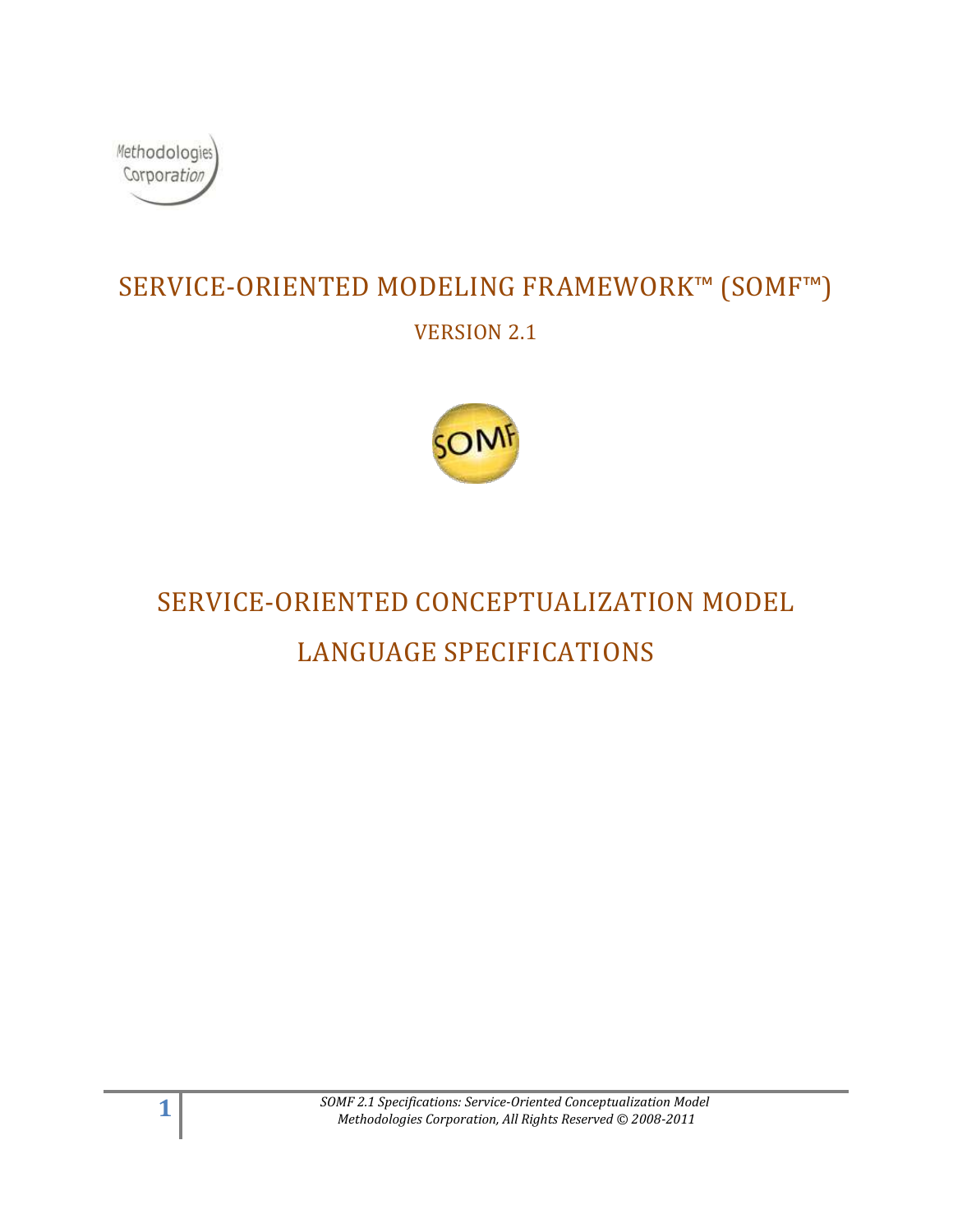### **TABLE OF CONTENTS**

| Conceptual Attribution Model and Conceptual Decision Tree Building Blocks 12 |  |
|------------------------------------------------------------------------------|--|
|                                                                              |  |
|                                                                              |  |
|                                                                              |  |
|                                                                              |  |
|                                                                              |  |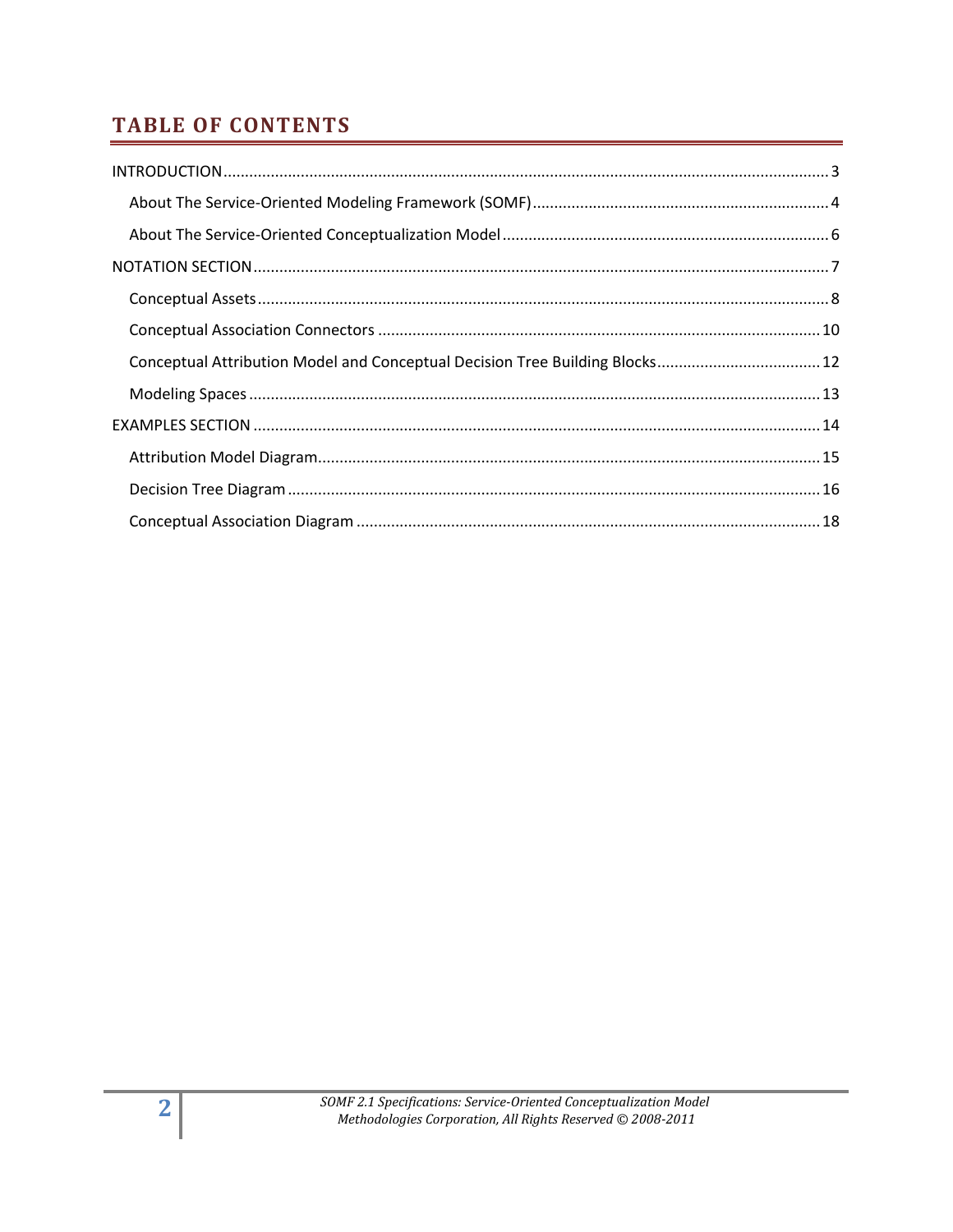<span id="page-2-0"></span>**INTRODUCTION**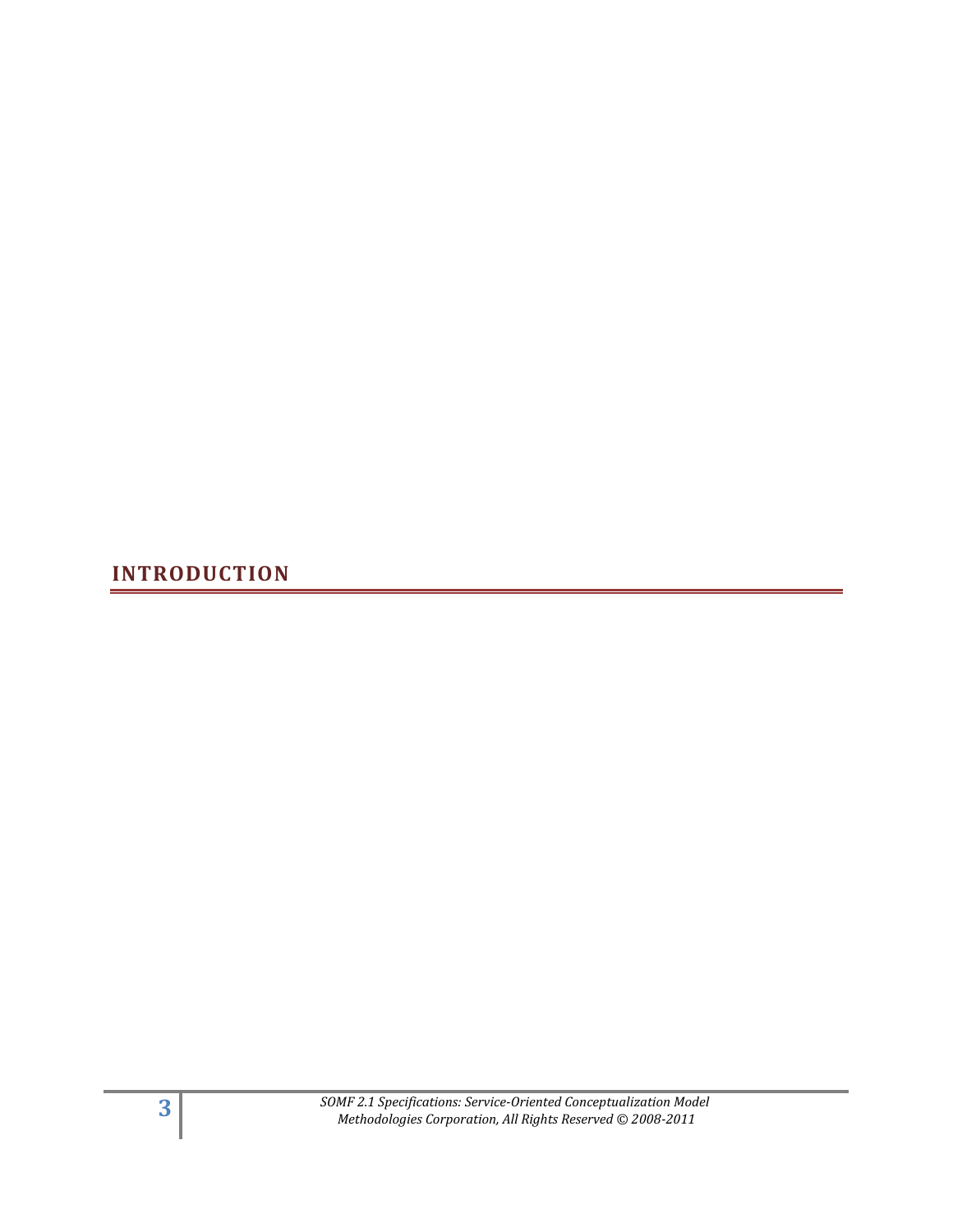#### <span id="page-3-0"></span>**ABOUT THE SERVICE-ORIENTED MODELING FRAMEWORK (SOMF)**

The service-oriented era has begun. New technologies have emerged to support the "service" notion that signifies, today more than ever, a shift in modern computing whose driving aspects are business imperatives and innovative technological implementations. The service paradigm is not a new concept; however, it emboldens the business perspective of every software development life cycle. Furthermore, unlike the objectoriented approach, which is founded to support modeling of object-based programming languages, the service-oriented modeling framework embodies distinct terminology to foster loose coupling of software assets, reuse of software components, acceleration of time-to-market, reduction of organizational expenditure, and more.

#### SUPPORTING THE SERVICE-ORIENTED MODELING NOTION

Thus, to support service-oriented modeling activities, SOMF depicts the term "service" as a holistic entity that may encapsulate business requirements, and from a technological perspective, is identified with a software component. This organizational software entity, namely a "service" that is subject to modeling activities, may be any software construct that the enterprise owns, such as an application, software system, system software, Web service, software library, store procedure, database, business process, enterprise service bus, object, cloud computing service, and more.

#### SO WHAT IS SOMF?

SOMF is a model-driven engineering methodology whose discipline-specific modeling language and best practices focus on software design and distinct architecture activities employed during stages of the software development life cycle. Moreover, architects, analysts, modelers, developers, and managers employ SOMF standalone capabilities or mix them with other industry standard modeling languages to enrich the language syntax, set software development priorities during life cycle stages, and enhance the 360<sup>°</sup> software implementation view.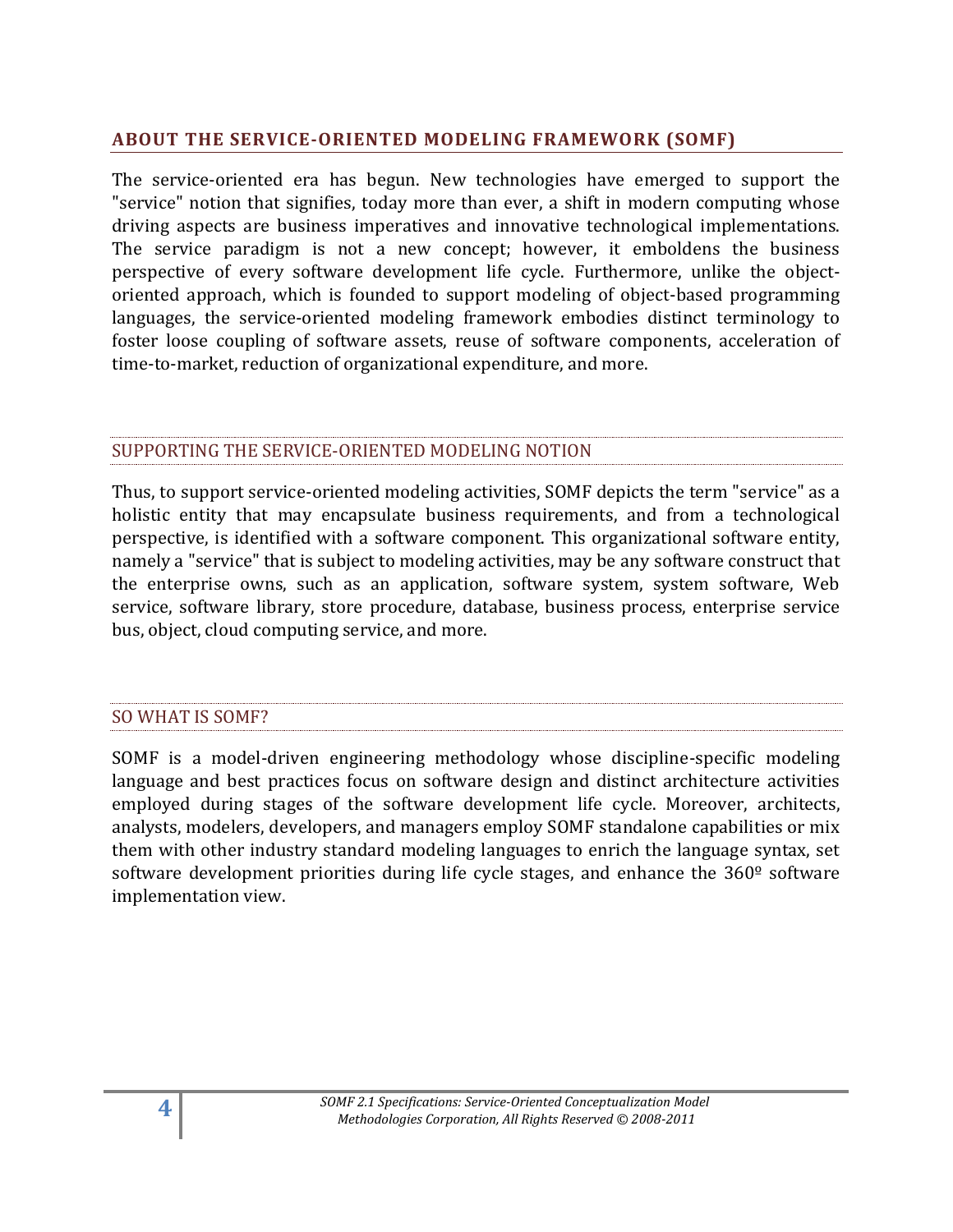#### SOMF DISCIPLINES AND MODELS

SOMF offers a 360º view of any software development life cycle, starting at the conceptualization phase, supporting design and architecture activities, and extending modeling best practices for service operations in a production environment. To achieve these underpinning milestones, six distinct software development disciplines offer corresponding models whose language notation guide practitioners design, architect, and support a service ecosystem:

- 1. Service-Oriented Conceptualization Model
- 2. Service-Oriented Discovery and Analysis Model
- 3. Service-Oriented Business Integration Model
- 4. Service-Oriented Logical Design Model
- 5. Service-Oriented Software Architecture Model
- 6. Cloud Computing Toolbox Model

#### MODELING GENERATIONS

SOMF diagrams support three chief modeling generations, each of which shows a different time perspective of a software life cycle. These views help practitioners depict business and architectural decisions made at any time during the life span of a software product:

- 1. *Used-to-Be*. Design and architecture *past state* of a software product and its related environment that were deployed, configured, and operated in production
- 2. *As-Is*. Design and architecture *current state* of a software product and its corresponding environment that are being operated in production
- 3. *To-Be*: Design and architecture *future state* of a software product and its associated environment that will be deployed, configured, and operated in production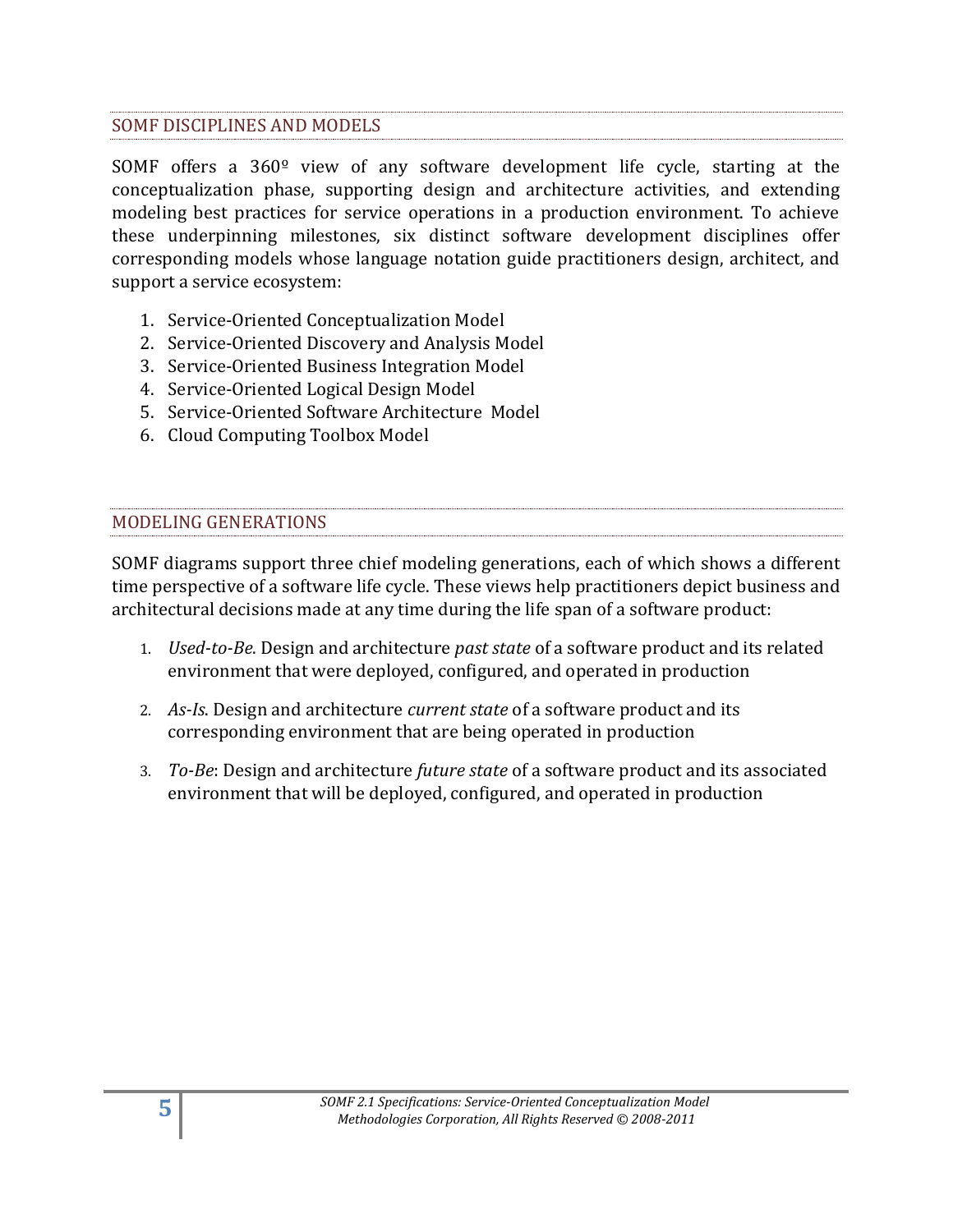#### <span id="page-5-0"></span>**ABOUT THE SERVICE-ORIENTED CONCEPTUALIZATION MODEL**

This specifications paper focuses on the Service-Oriented Conceptualization Model language notation whose capabilities assist practitioners to transform business and technological ideas and requirements into software concepts. Furthermore, the conceptualization model not only offers a generalization process that enables the discovery of new services for a project, but also helps in scoping a development effort and identifying solutions for organizational concerns.

Consider the chief benefits of the Service-Oriented Conceptualization Model language:

- Discovering service concepts that stem from ideas and requirements
- Defining services and software components for a project
- Founding organizational core entities
- Addressing software separation-of-concern challenges
- Instituting an organizational common design and architecture language and vocabulary
- Developing service taxonomies for projects or organizational architecture purposes
- Establishing relationships between services and software components
- Defining service attributes and business rules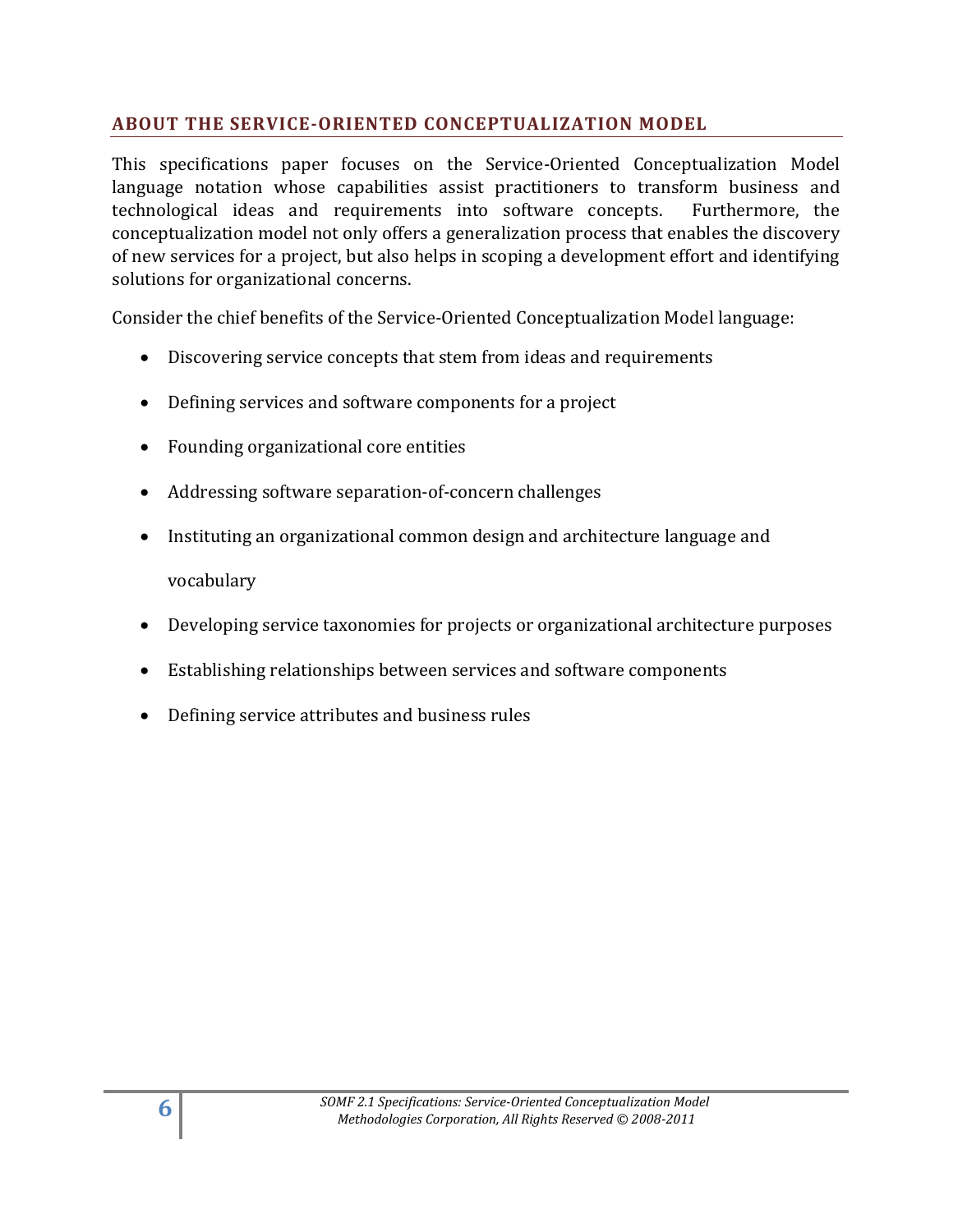<span id="page-6-0"></span>**NOTATION SECTION**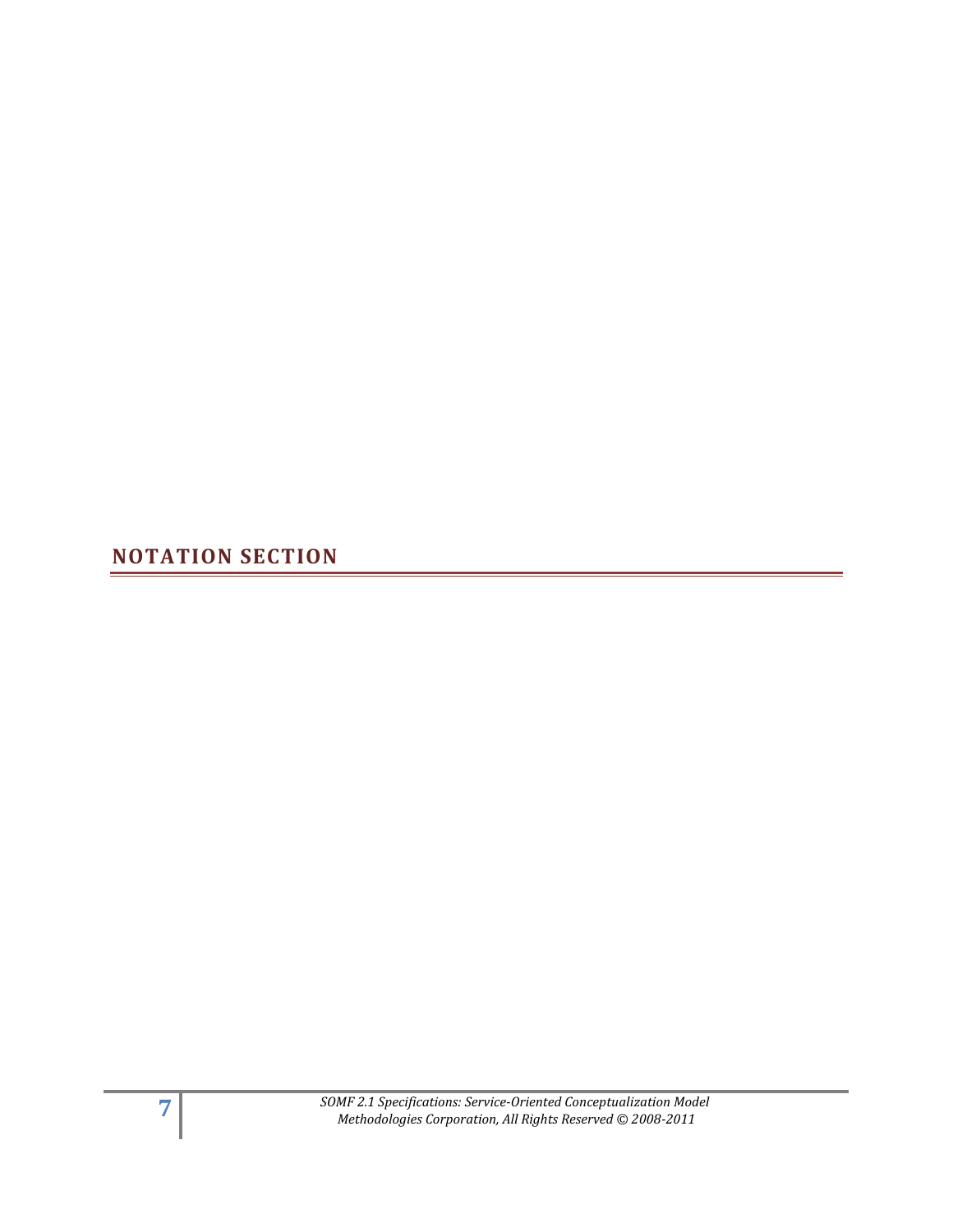#### <span id="page-7-0"></span>**CONCEPTUAL ASSETS**

The conceptual assets group, illustrated in Figure 1, includes seven different modeling entities, concepts and ideas that drive the discovery of future software implementations. These implementations are typically services, software components, applications, clouds of services, consumers, or processes that offer solutions. Each of these discoveries may materialize later into tangible software constructs during the construction phase of the software development life cycle.



#### FIGURE 1: CONCEPTUAL ASSETS

- *Service Stereotype.* A generic conceptual service that does not identify any particular service structure pattern
- *Conceptual Atomic Service.* A fine-grained service that is impractical to decompose because of its suggested limited capabilities or processes
- *Conceptual Composite Service.* A coarse-grained service comprised of internal finegrained atomic or composite services, forming an internal hierarchical parent/child structure
- *Conceptual Service Cluster.* Association of services grouped by related business or technical processes that collaborate to offer solutions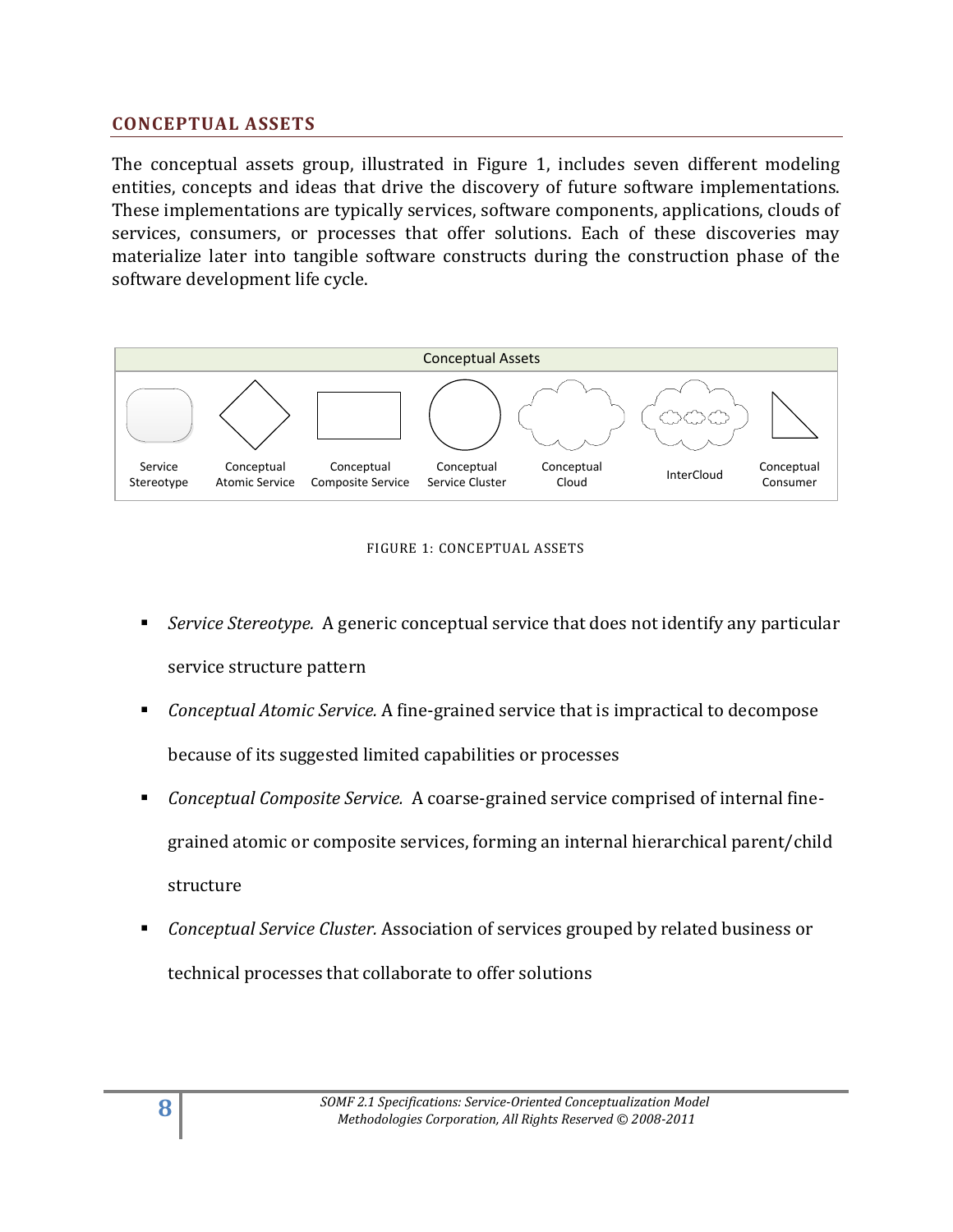- *Conceptual Cloud.* Represents a collection of conceptual services in three different categories: Software as Service (SaaS), Platform as Service (PaaS), and Infrastructure as Service (IaaS). Additional types can be added on demand
- *InterCloud.* Represents the term "cloud-of- clouds." A superior cloud that identifies a group of related clouds, working together to offer collaborative solutions
- *Conceptual Consumer.* Any conceptual entity that is identified with service consumption activities. This definition may include consuming applications or services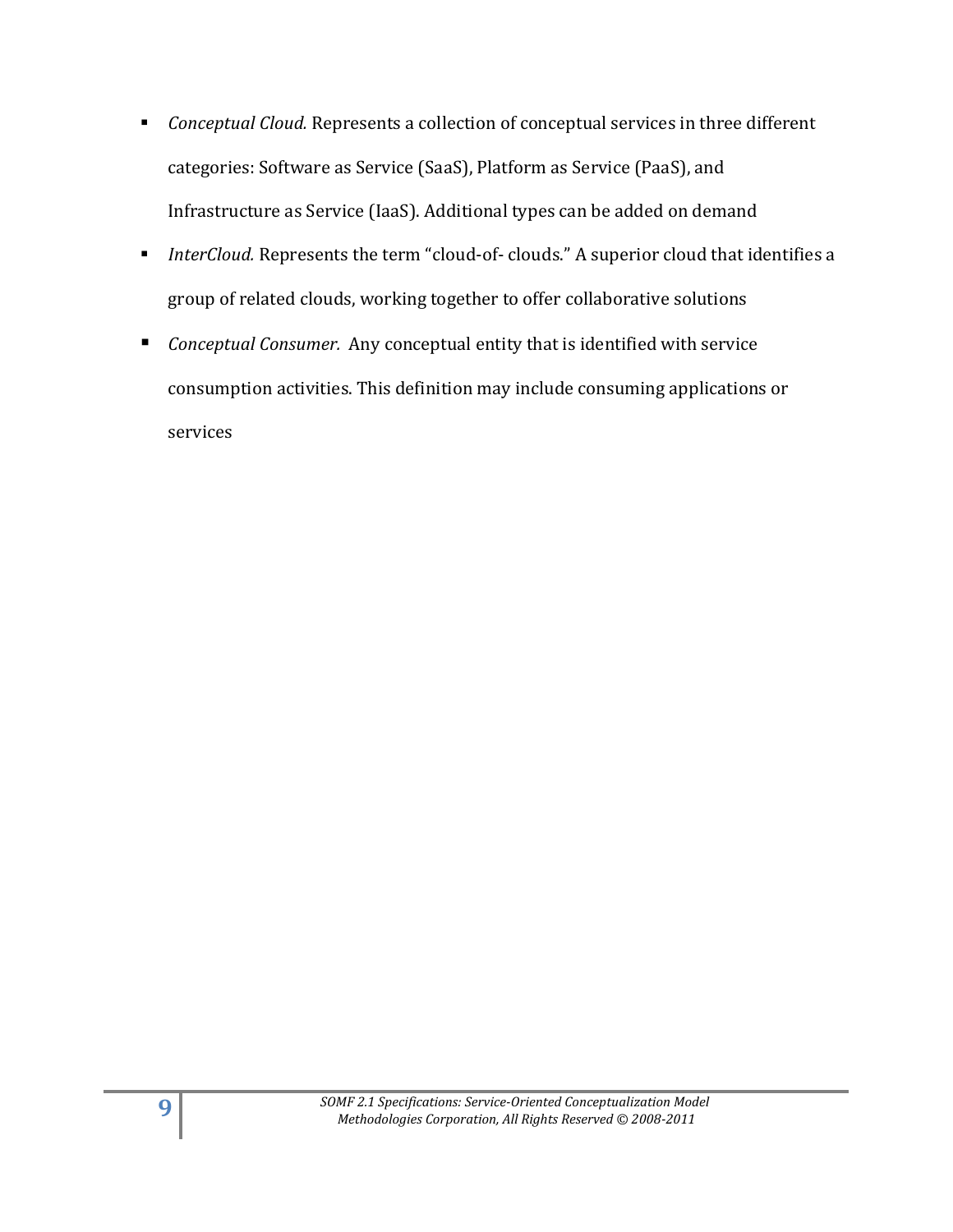#### <span id="page-9-0"></span>**CONCEPTUAL ASSOCIATION CONNECTORS**

To relate the conceptual assets discussed in the previous section, use the depicted connectors in Figure 2. These linking connectors identify business or technical associations between conceptual service providers and their corresponding consumers. In addition, these connectors can help establish relationship patterns that may influence the design of message exchange paths later during the software development life cycle.



FIGURE 2: CONCEPTUAL ASSOCIATION CONNECTORS

- *Simple Conceptual Association Connector.* A conceptual relationship connector that links conceptual assets with no specific or identifiable association pattern
- *Conceptual Network Association Connector.* A many-to-many association pattern that links two or more service providers and consumers
- *Conceptual Star Association Connector.* Related service consumers and providers arranged in a star pattern, in which the dominant conceptual entity is positioned in the center of the star and its subordinate services or consumers occupy the star arms
- *Conceptual Hierarchical Association Connector.* A hierarchical association formation in which parent conceptual services are linked to child services or consumers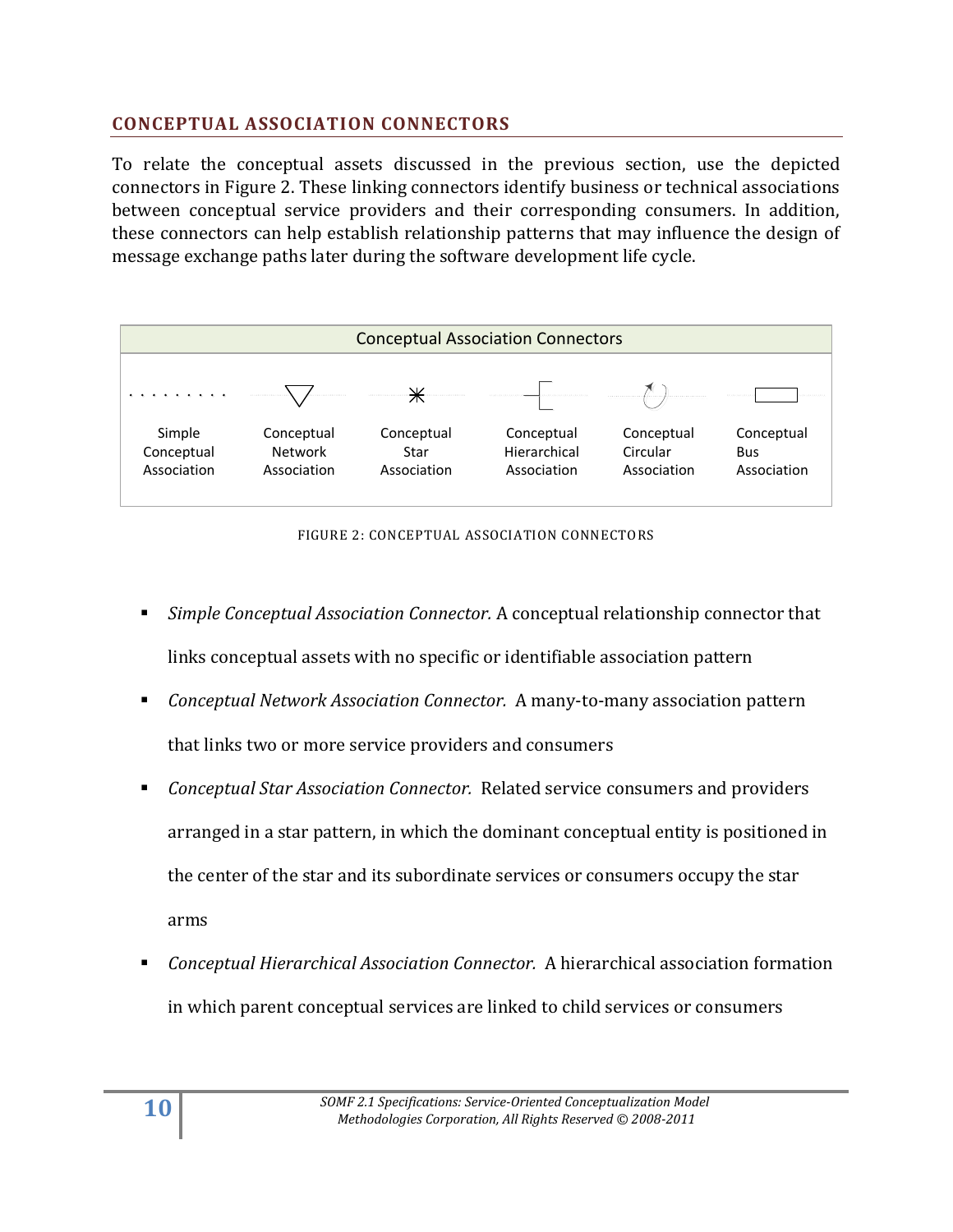- *Conceptual Circular Association Connector.* A depiction of a conceptual relationship pattern that is comprised of related services and consumers, arranged in a circular formation. The first member is linked to the last member of the chain
- *Conceptual Bus Association Connector.* Related service providers and consumers are linked by a central mediation entity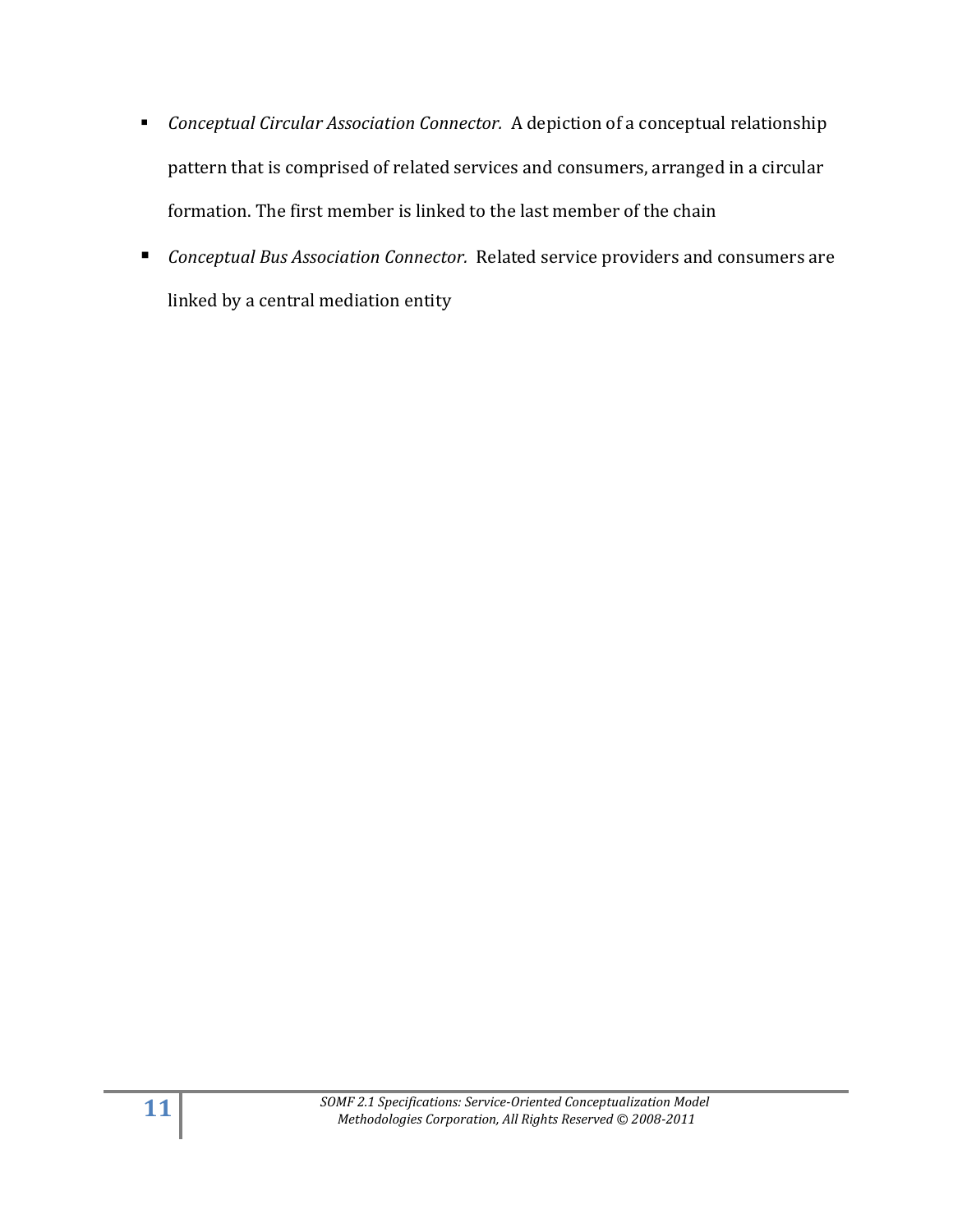#### <span id="page-11-0"></span>**CONCEPTUAL ATTRIBUTION MODEL AND CONCEPTUAL DECISION TREE BUILDING BLOCKS**

Use the elements provided in Figure 3 to construct a service attribution model and a conceptual decision tree to facilitate the discovery of conceptual services (see related examples in the Examples Section). An attribution model is a structure that is comprised of service attributes. This structure formation is influenced by business or technical requirements. On the other hand, the decision tree structure helps practitioners to discover conceptual services by combining attributes and business rules.



FIGURE 3: ATTRIBUTION MODEL AND CONCEPTUAL DECISION TREE BUILDING BLOCKS

- *Service Attribute.* A property that defines certain characteristics of a future service or software component
- *Attribution Model Unidirectional Connector.* A one-way connector that links a parent attribute with a child attribute in an attribution model structure
- *Attribution Model Bidirectional Connector.* A two-way connector that links a parent attribute with a child attribute in an attribution model structure
- *Decision Tree Unidirectional Connector.* A one-way connector that links a parent attribute to a child attribute in a decision tree structure
- *Decision Tree Bidirectional Connector.* A two-way connector that links a parent attribute to a child attribute in a decision tree structure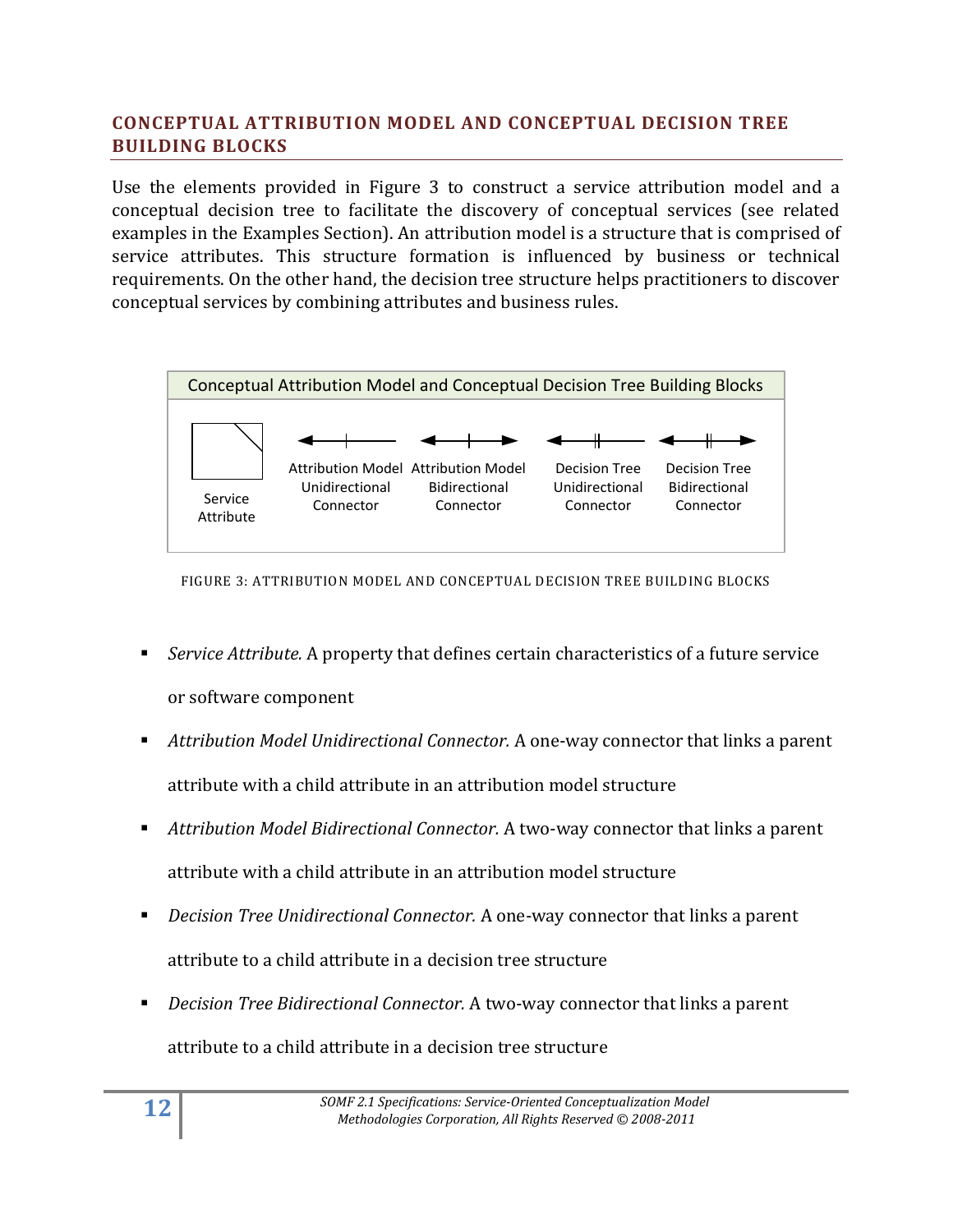#### <span id="page-12-0"></span>**MODELING SPACES**

A modeling space (illustrated in Figure 4) is a defined area in which modeling activities take place. This area also identifies boundaries of organizations, and containment scope of service clusters or cloud computing environments.





- *Service Containment Space.* An area that identifies the aggregated child services contained in a parent composite service or service cluster. This space can also define collaboration of compounded services that are gathered to offer a solution
- *IntraCloud Space.* A modeling area that shows services that operate in a cloud
- *ExtraCloud Space.* A modeling area that depicts services that operate outside of a cloud
- *Organizational Boundary.* A computing area of an organization, such as a division, department, company, partner company, consumer, or community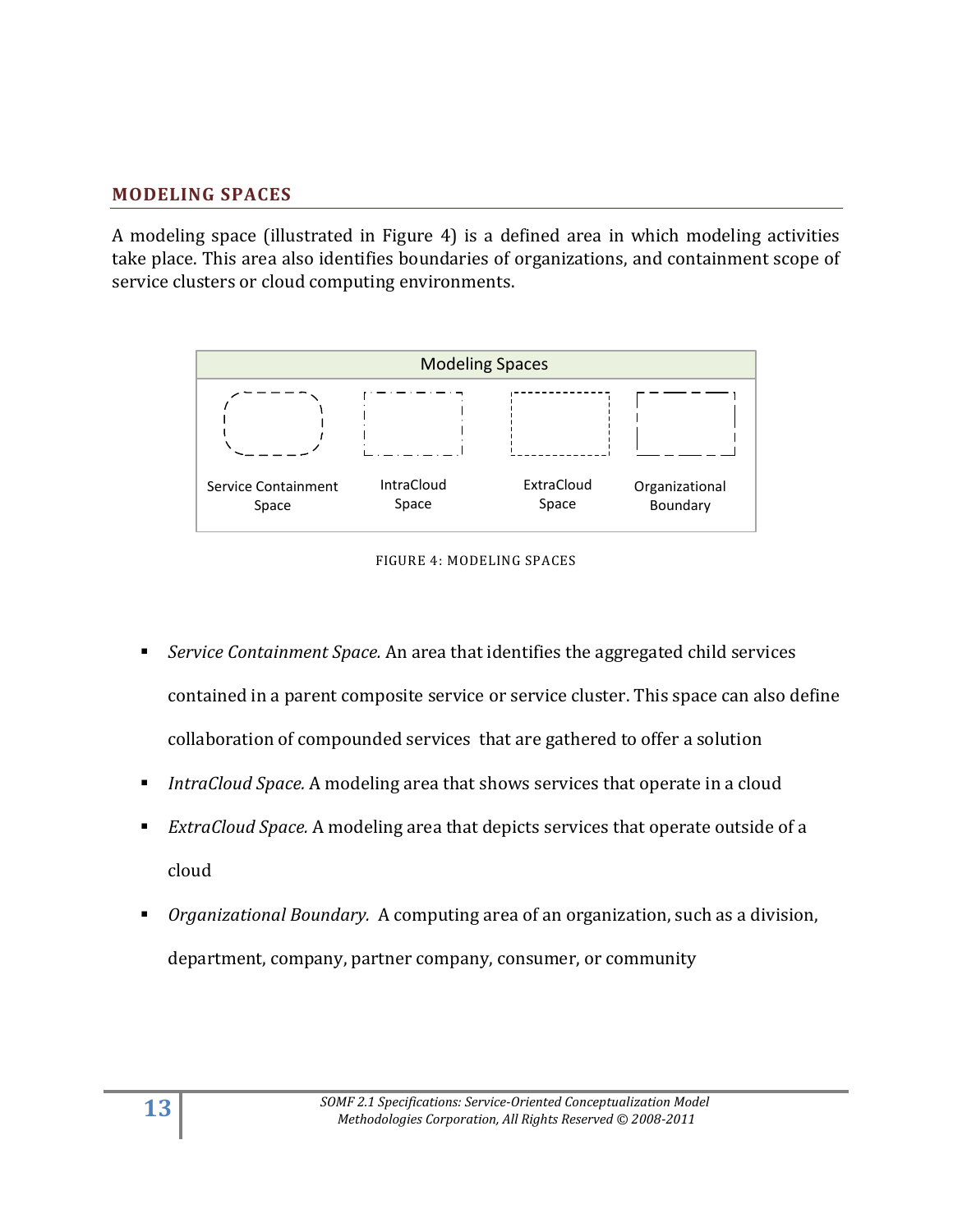<span id="page-13-0"></span>**EXAMPLES SECTION**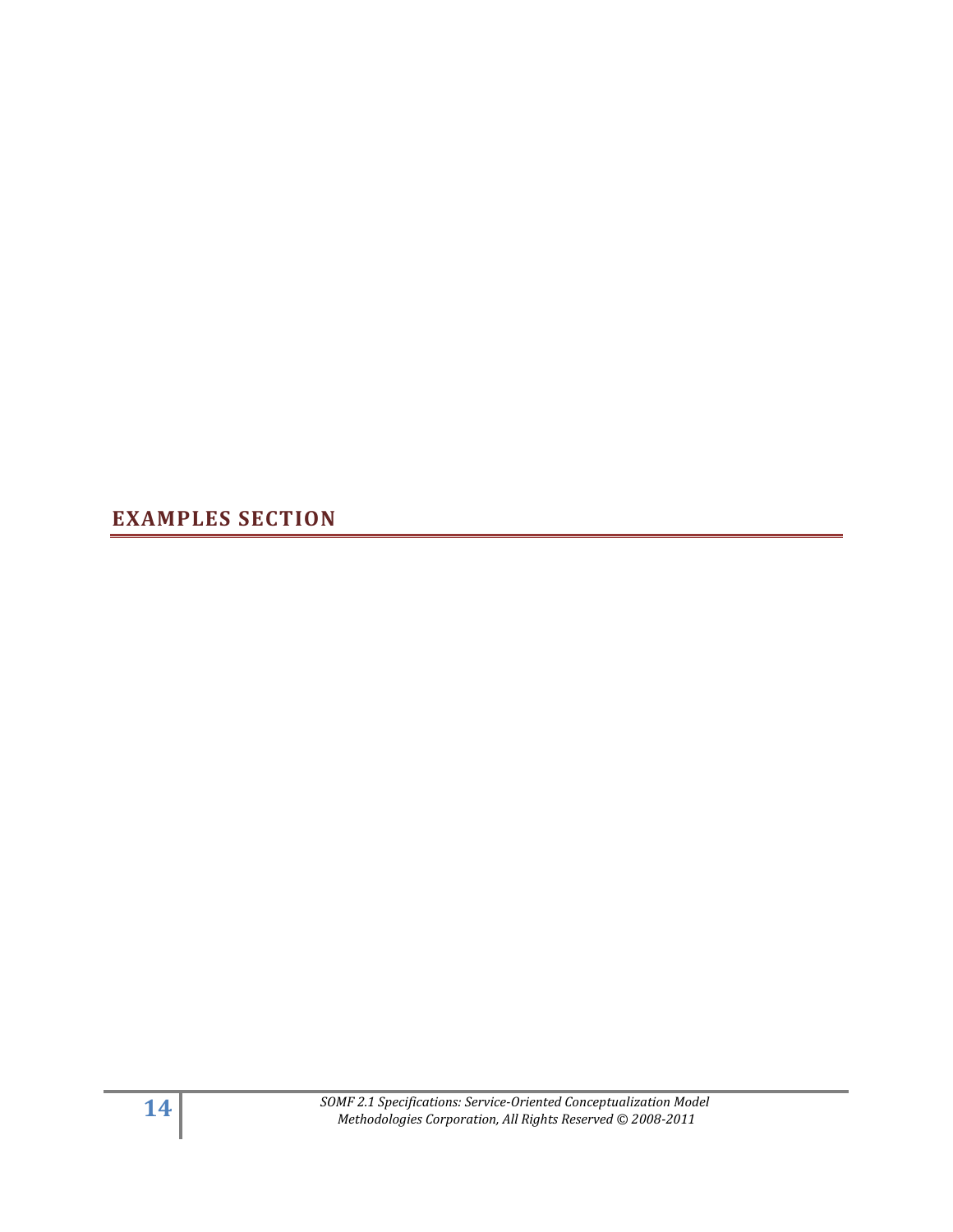#### <span id="page-14-0"></span>**ATTRIBUTION MODEL DIAGRAM**

A structure of service attributes, derived from business or technical requirements, is arranged in a neural network formation to help practitioners select the most practical attributes for conceptual service discovery.

#### ATTRIBUTION MODEL DIAGRAM COMPONENTS (FIGURE 5)

- a. Service attributes: Return, Risk, Liquidity
- b. Connectors: Attribution Model Unidirectional



FIGURE 5: ATTRIBUTION MODEL DIAGRAM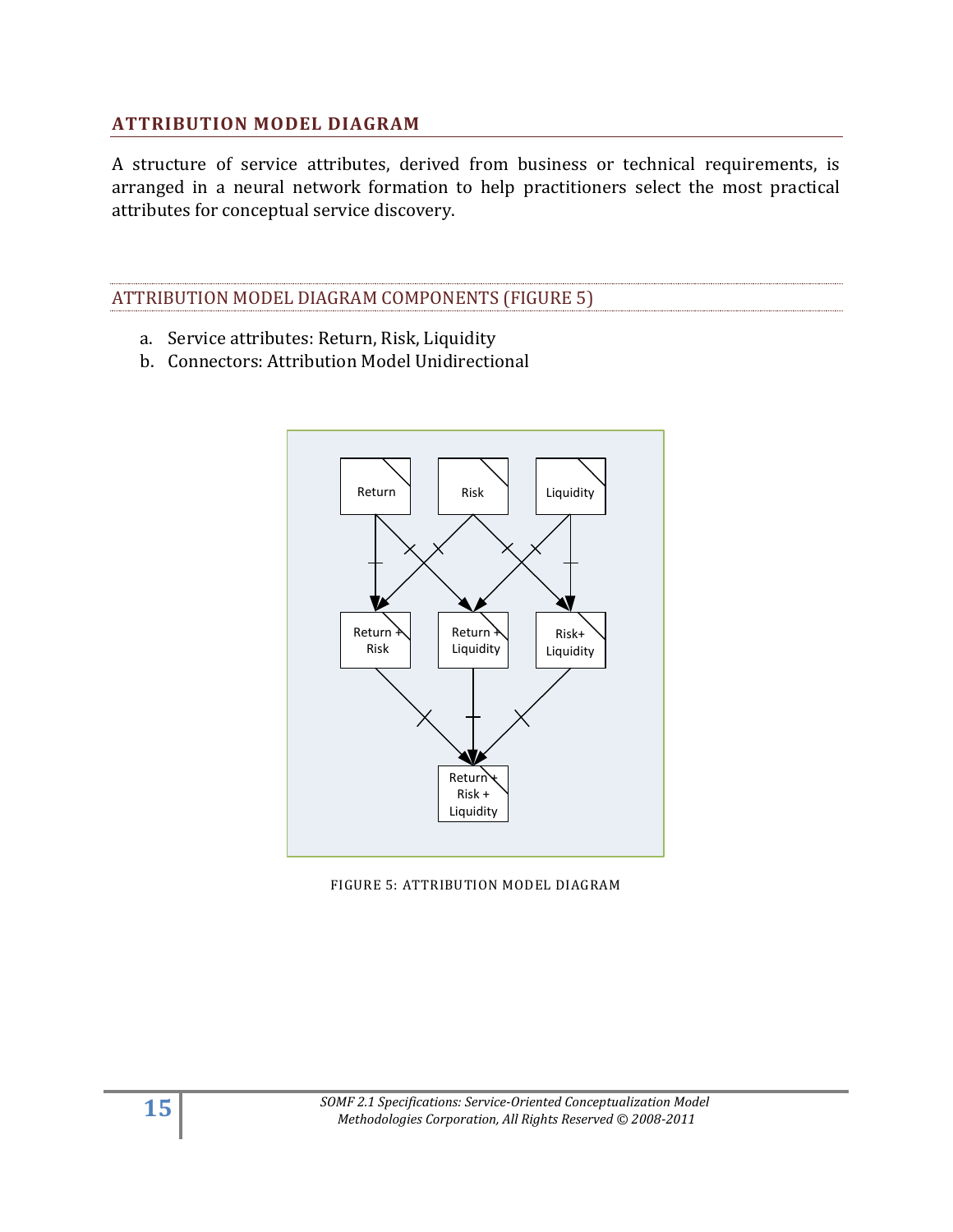#### <span id="page-15-0"></span>**DECISION TREE DIAGRAM**

Practitioners use a decision tree diagram to define business rules, discover conceptual services, clouds of services, and service clusters. A decision tree can also assist with the establishment of service taxonomy.

#### DECISION TREE DIAGRAM COMPONENTS (FIGURE 6)

- a. Service attributes: High Risk, High Return, High Liquidity
- b. Connectors: Decision Tree Unidirectional
- c. Deriving service stereotypes: Public Equity, Private Equity, Junk Bond, Private Equity, Real Estate, CD, Long-Term Corporate Bond



FIGURE 6: DECISION TREE DIAGRAM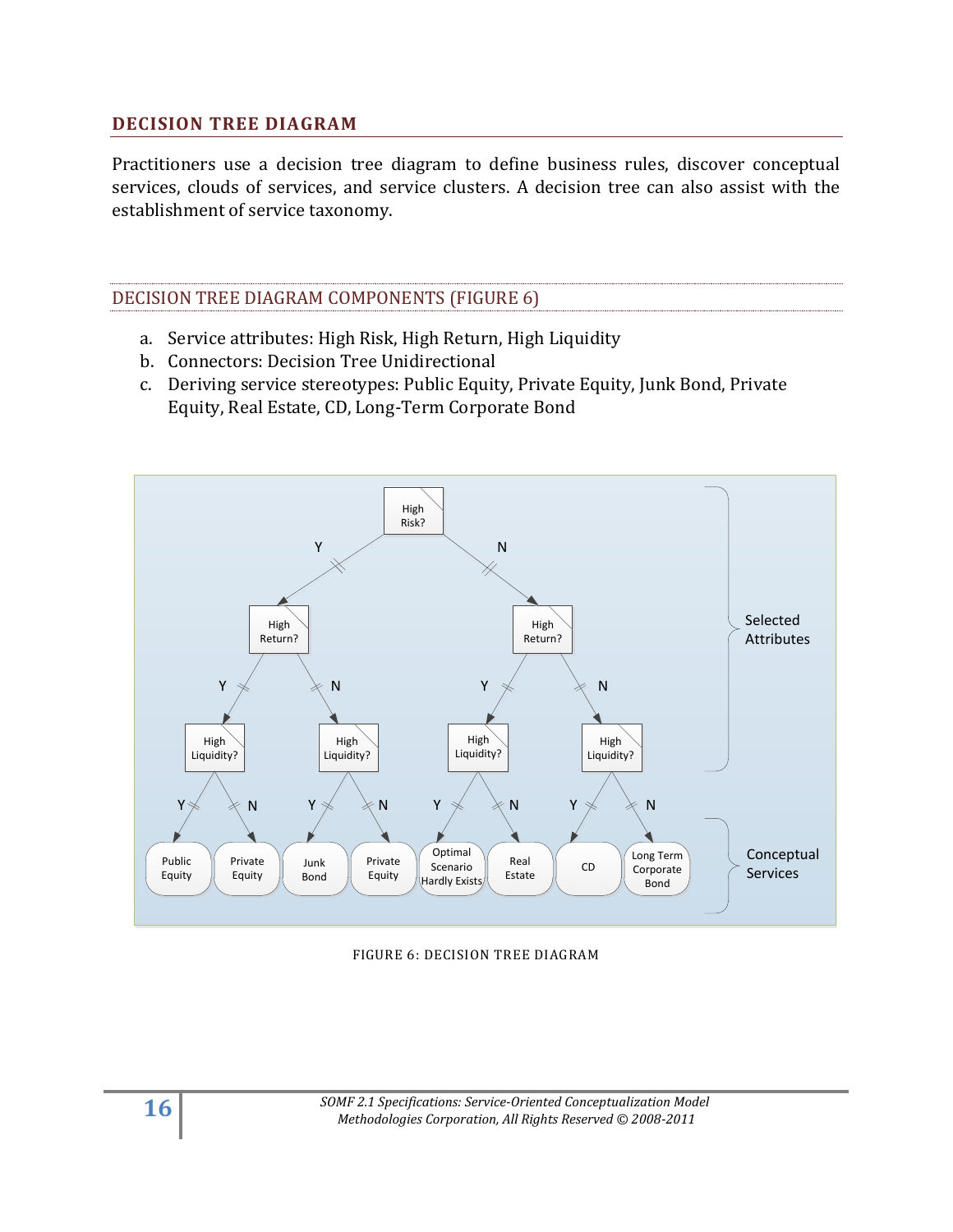#### DECISION TREE DIAGRAM COMPONENTS (FIGURE 7)

- a. Service attributes: Attr A, Attr B, Attr C
- b. Connectors: Decision Tree Unidirectional
- c. Deriving services: atomic service A-1, cloud of services CLO-1



FIGURE 7: DECISION TREE DIAGRAM WITH CLOUD AND ATOMIC SERVICE DERIVATIONS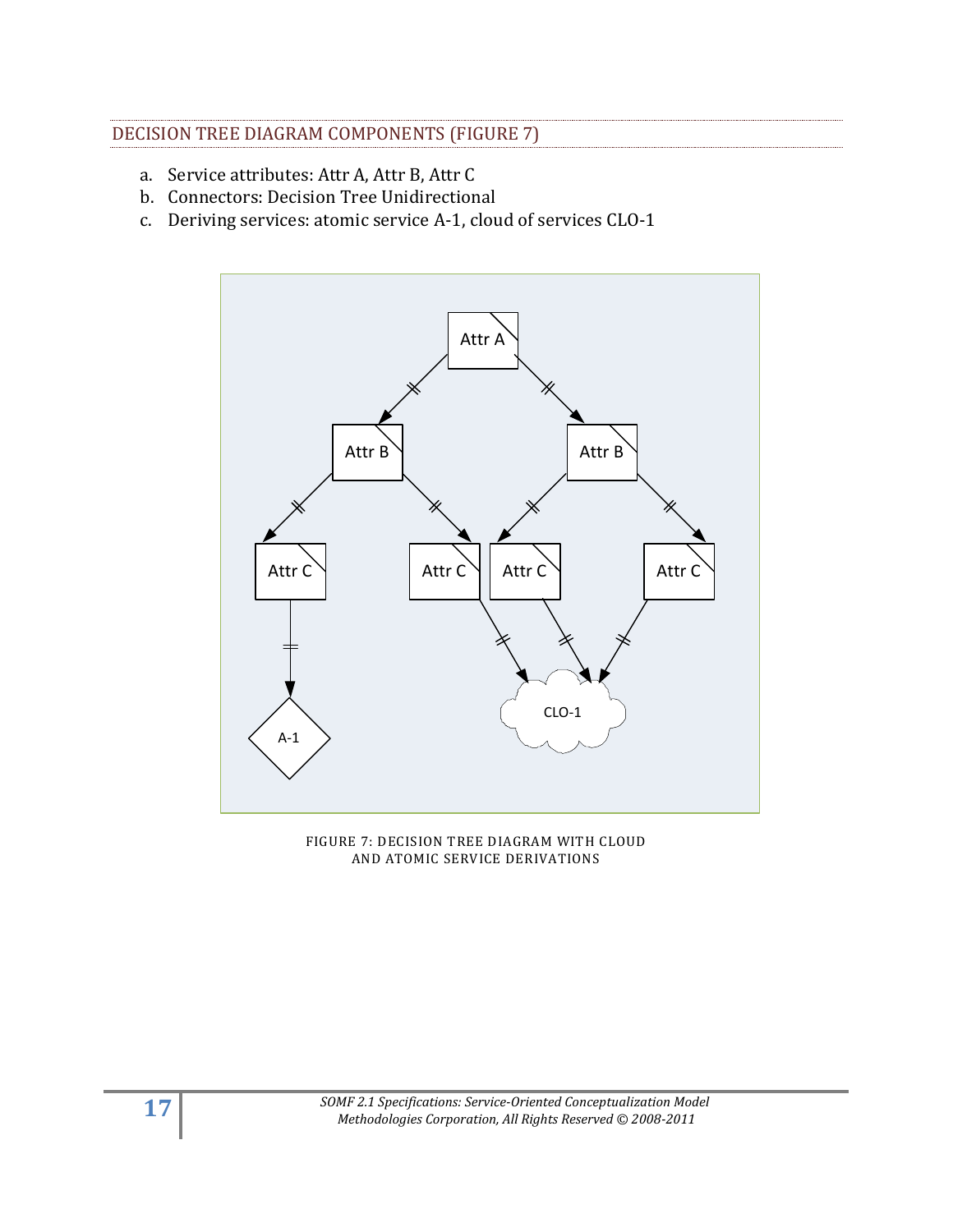#### <span id="page-17-0"></span>**CONCEPTUAL ASSOCIATION DIAGRAM**

A Conceptual Association Diagram illustrates the relationship between two or more conceptual services and consumers. The links between these conceptual entities can be depicted by using the Simple, Bus, Circular, Hierarchical, or Star association connectors.

CONCEPTUAL ASSOCIATION DIAGRAM COMPONENTS (FIGURE 8)

- a. Services: Service cluster CLU-1; atomic services A-1,A-2, and A-3; composite services CO-1 and CO-2
- b. Connectors: Conceptual Bus Association



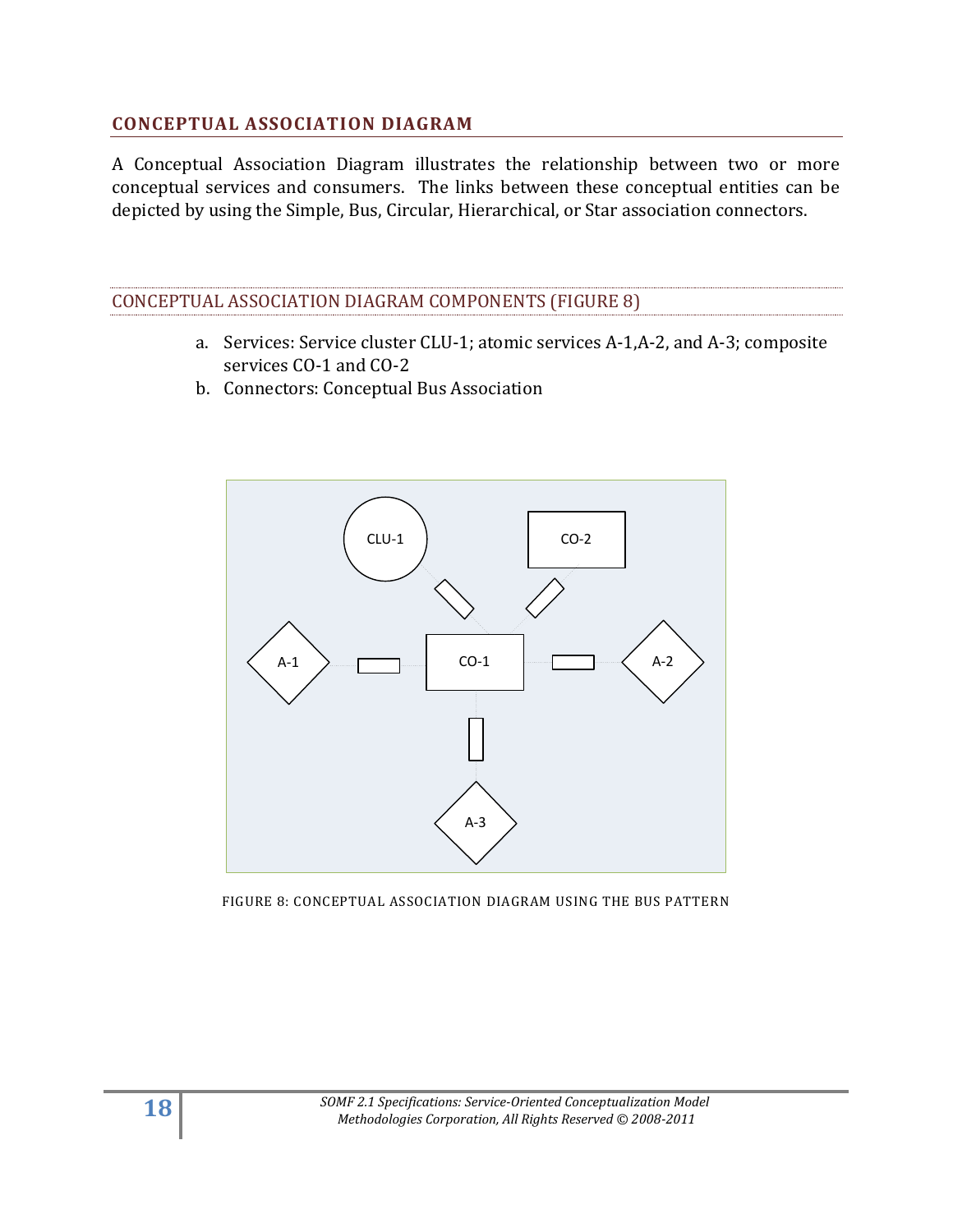## CONCEPTUAL ASSOCIATION DIAGRAM COMPONENTS (FIGURE 9)

- a. Services: Composite services CO-1 and CO-2, atomic service A-1, service cluster CLU-1
- b. Connectors: Conceptual Circular Association



FIGURE 9: CONCEPTUAL ASSOCIATION DIAGRAM USING THE CIRCULAR PATTERN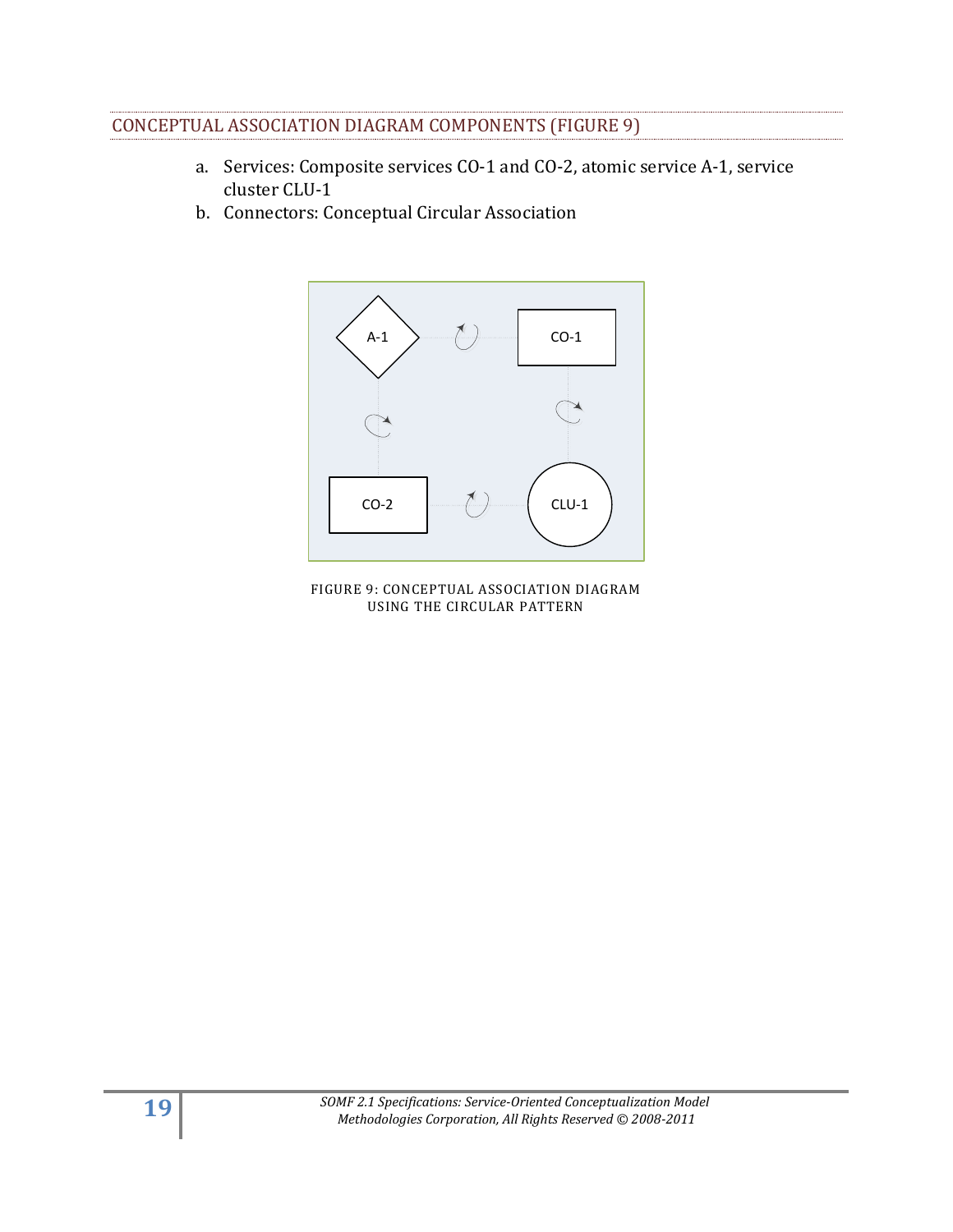- a. Services: Parent composite service CO-1, atomic services A-1 and A-2
- b. Connector: Conceptual Hierarchical Association



FIGURE 10: CONCEPTUAL ASSOCIATION DIAGRAM USING THE HIERARCHICAL PATTERN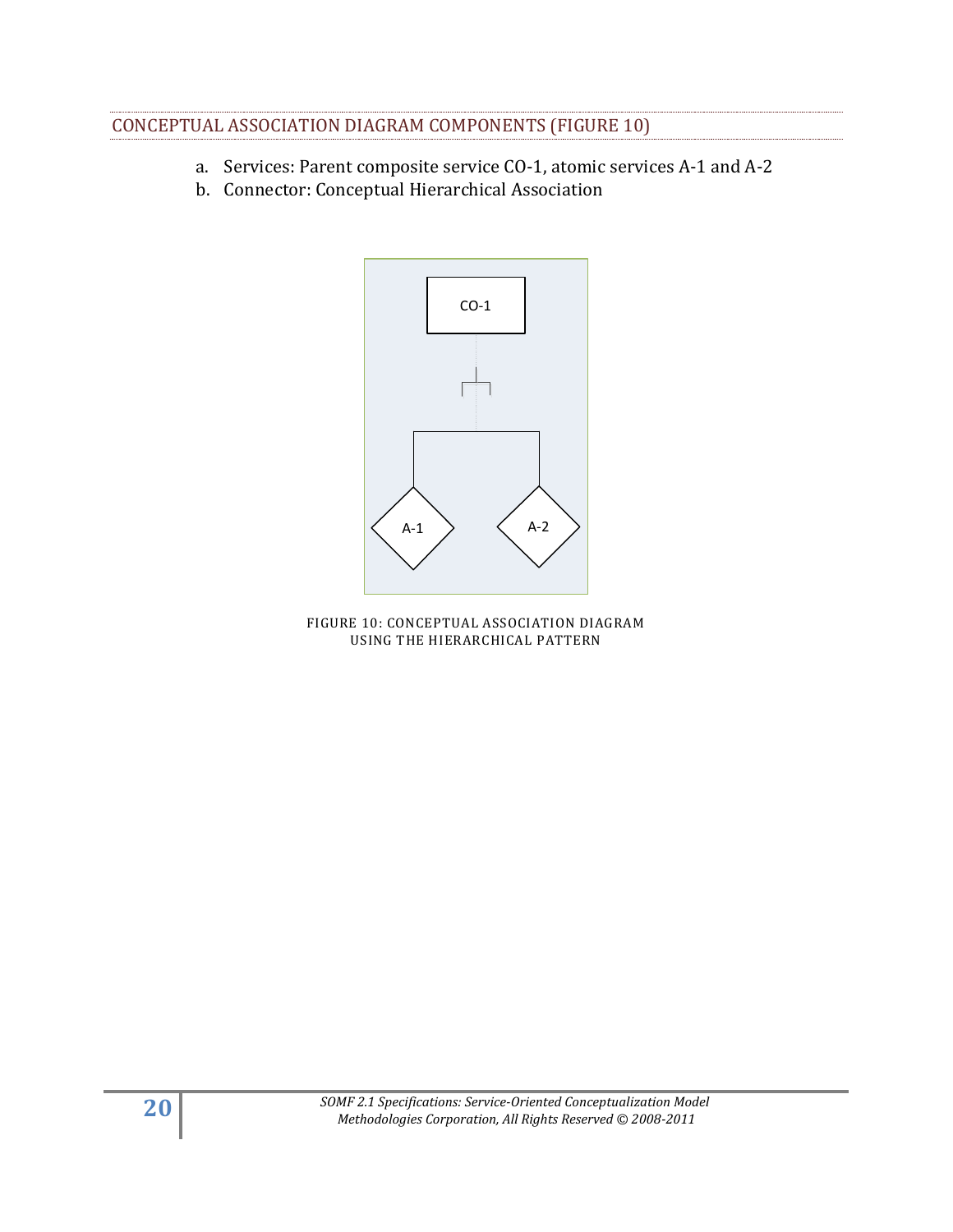#### CONCEPTUAL ASSOCIATION DIAGRAM COMPONENTS (FIGURE 11)

- a. Services: Atomic services A-1 and A-2, service cluster CLU-1, consumer CON-1, composite service CO-1
- b. Connectors: Conceptual Star Association



FIGURE 11: CONCEPTUAL ASSOCIATION DIAGRAM USING THE STAR PATTERN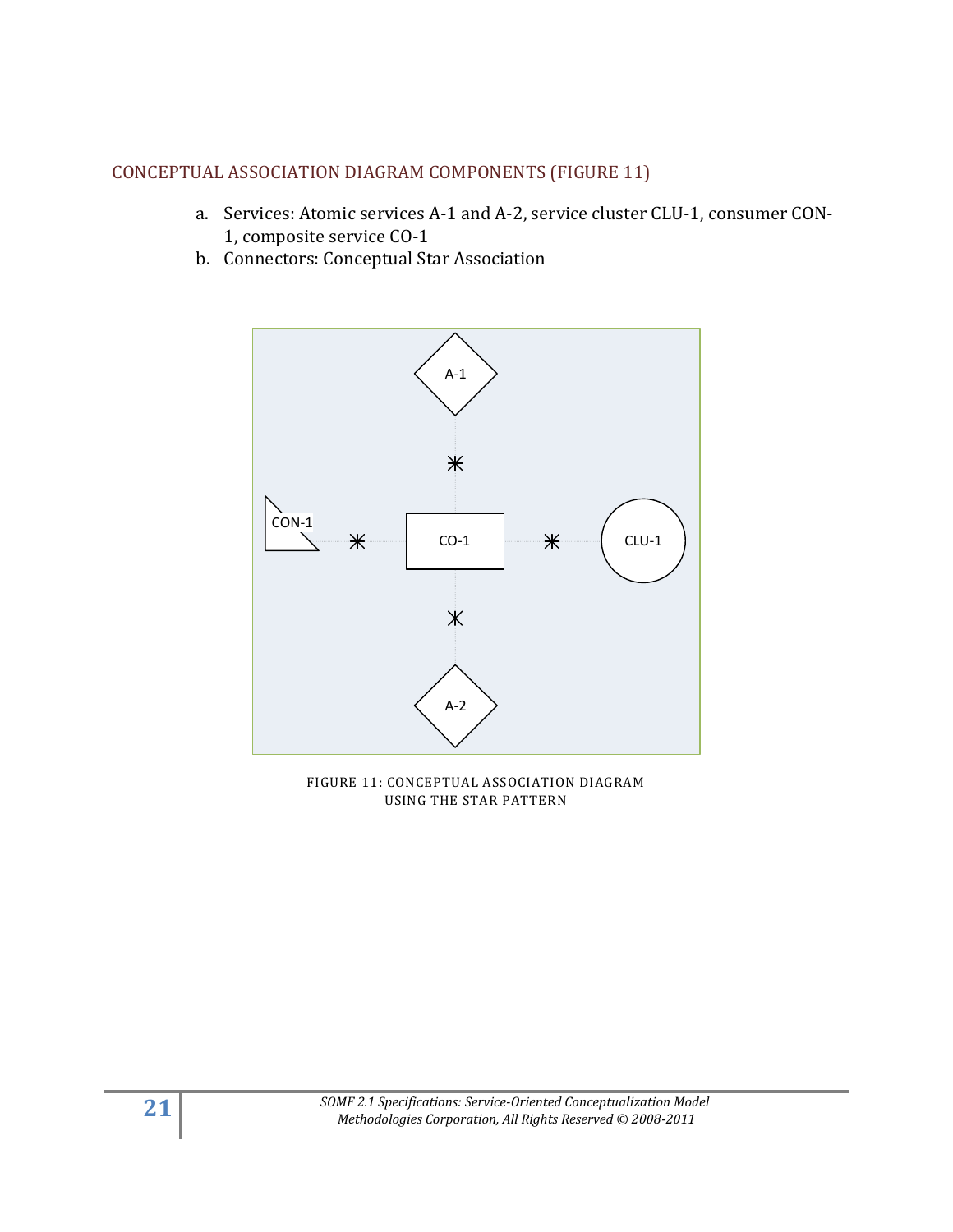#### CONCEPTUAL ASSOCIATION DIAGRAM COMPONENTS (FIGURE 12)

- a. Atomic services A-1 and A-2, composite service CO-1, service cluster CLU-1, cloud of services CLO-1
- b. Conceptual network association connectors



FIGURE 12: CONCEPTUAL ASSOCIATION DIAGRAM WITH NETWORK CONNECTORS AND A CLOUD OF SERVICES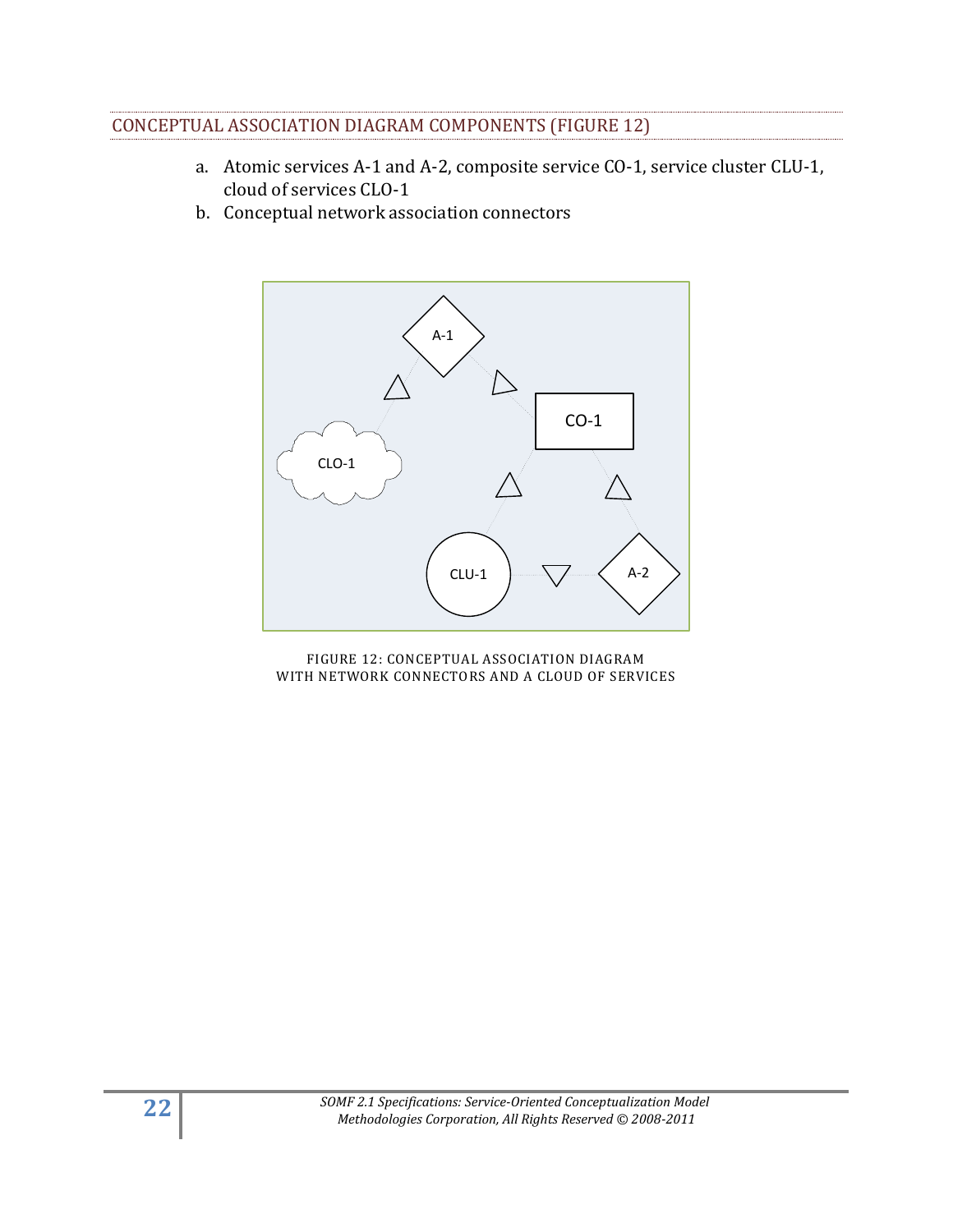#### CONCEPTUAL ASSOCIATION DIAGRAM COMPONENTS (FIGURE 13)

- a. Conceptual assets/services: Conceptual Trading Cloud, Conceptual ESB Composite Service, Conceptual Trading Consumer
- b. Connectors: Simple Conceptual Association



FIGURE 13: CONCEPTUAL ASSOCIATION DIAGRAM WITH SIMPLE CONNECTORS AND A CLOUD OF SERVICES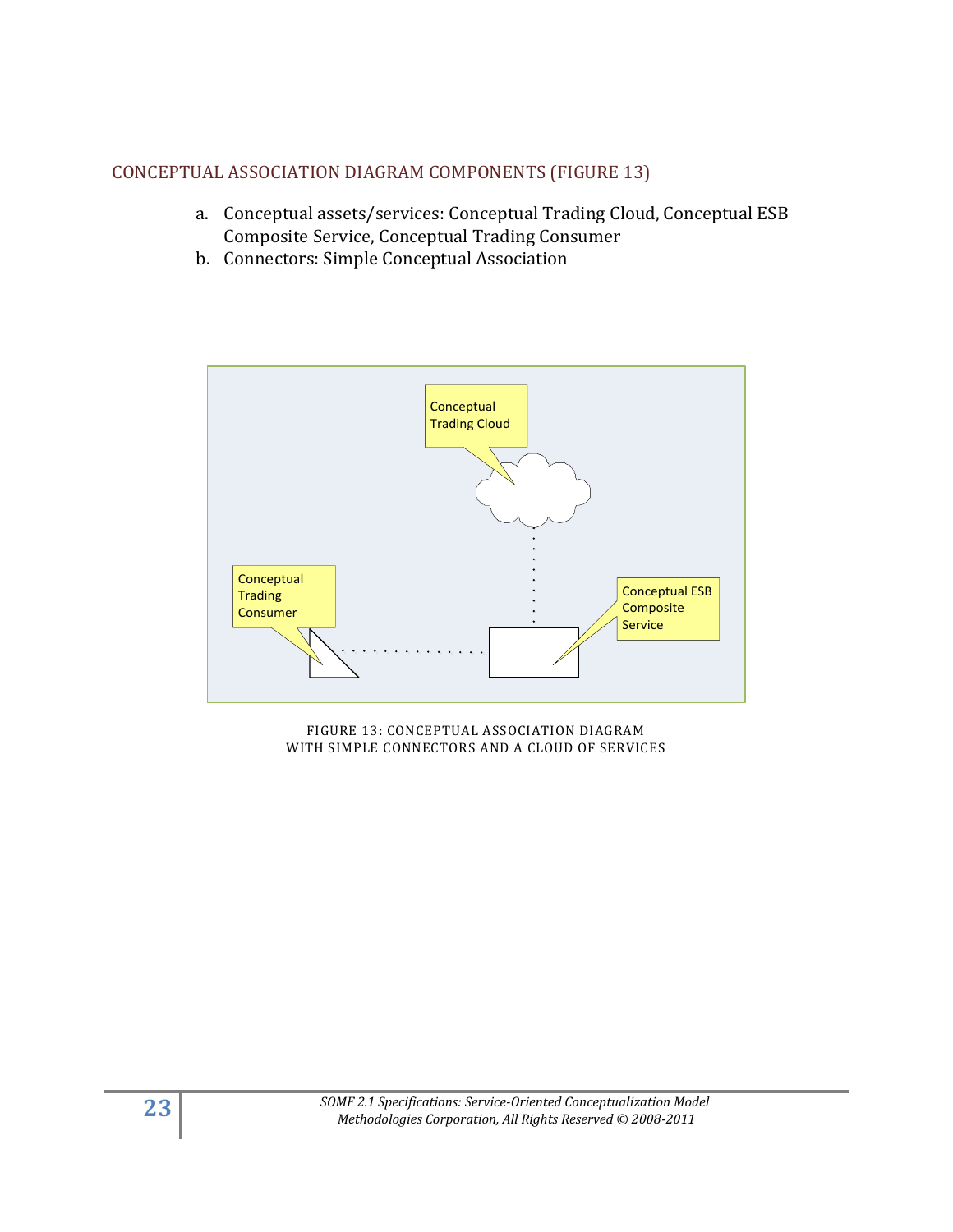#### CONCEPTUAL ASSOCIATION DIAGRAM COMPONENTS (FIGURE 14)

- a. Conceptual Assets/Services: A cloud of services CLO-1, atomic service A-1, composite service CO-1, service cluster CLU-1
- b. Connectors: Conceptual Circular Association



FIGURE 14: CONCEPTUAL ASSOCIATION DIAGRAM WITH CIRCULAR CONNECTORS AND A CLOUD OF SERVICES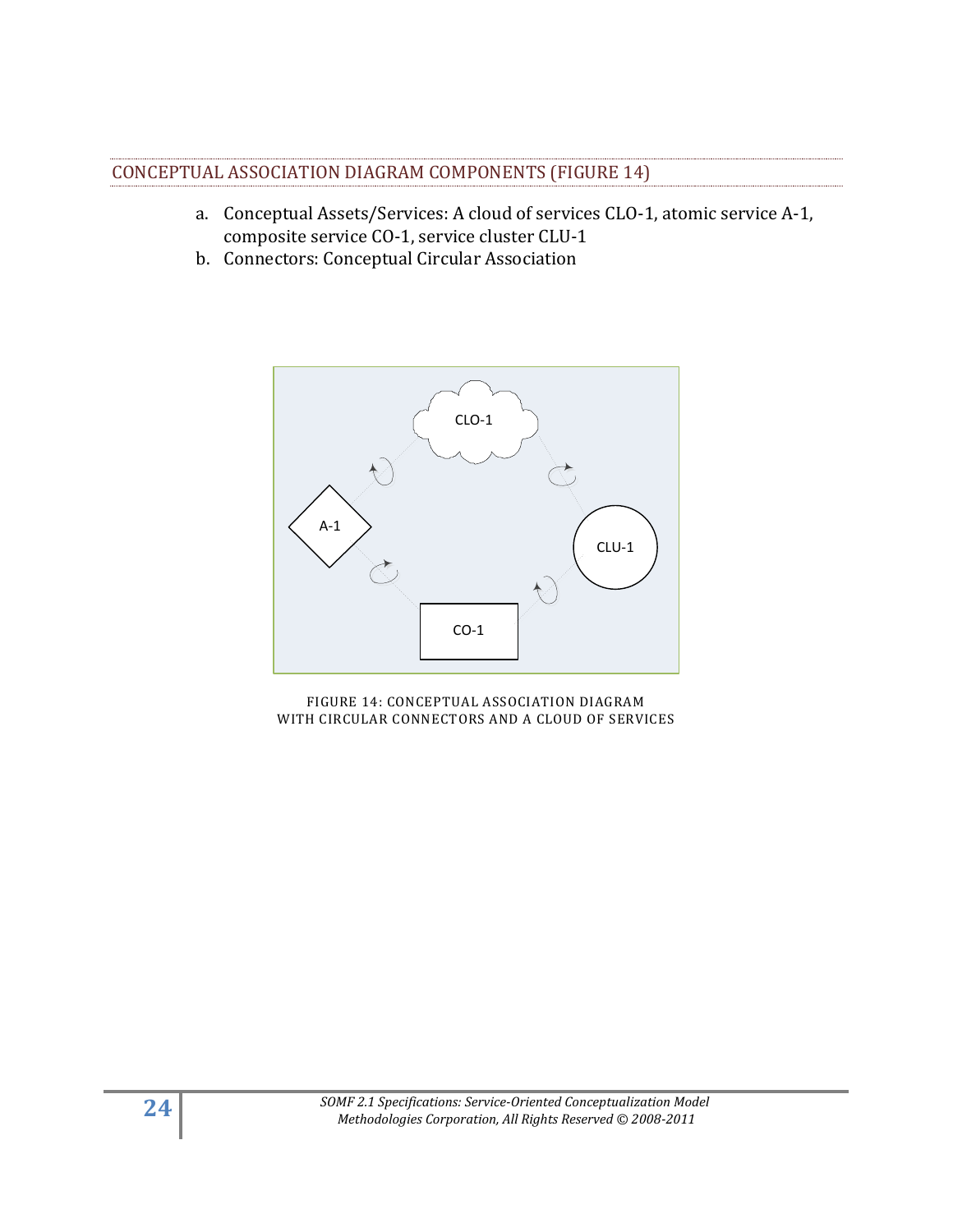#### CONCEPTUAL ASSOCIATION DIAGRAM COMPONENTS (FIGURE 15)

- a. IntraCloud Space contains:
	- i. Conceptual assets/services: service cluster CLU-1, atomic service A-1, composite service CO-1
	- ii. Connectors: Simple Conceptual Association
- b. ExtraCloud Space contains:
	- i. Conceptual assets/services: service cluster CLU-2, atomic service A-2, composite service CO-2
	- ii. Connectors: Conceptual Network Association
- c. IntraCloud and ExtraCloud spaces are linked by the Simple Conceptual Association connector



FIGURE 15: CONCEPTUAL ASSOCIATIONS DIAGRAM WITH INTRACLOUD AND EXTRACLOUD MODELING SPACES

**25** *SOMF 2.1 Specifications: Service-Oriented Conceptualization Model Methodologies Corporation, All Rights Reserved © 2008-2011*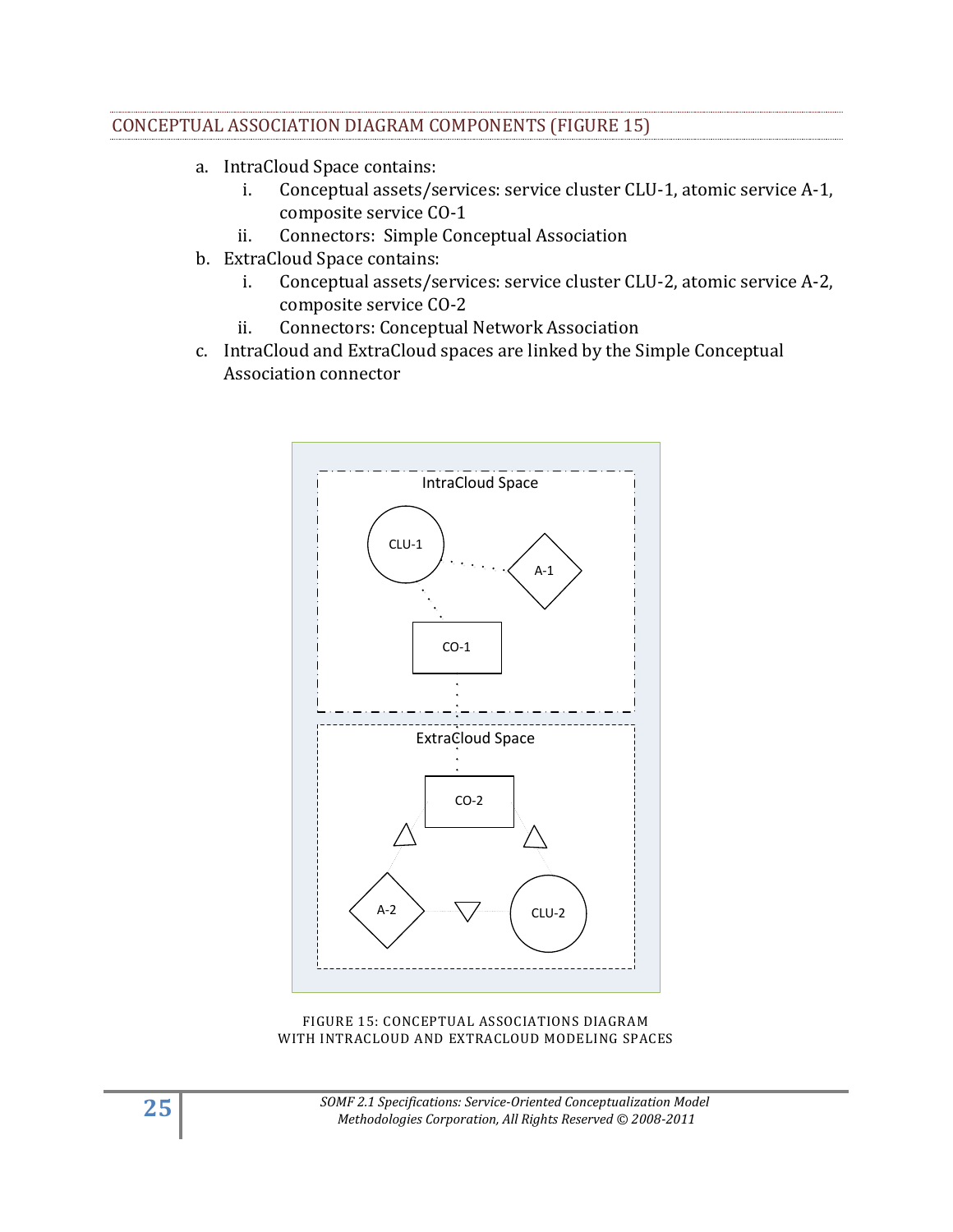#### CONCEPTUAL ASSOCIATION DIAGRAM COMPONENTS (FIGURE 16)

- a. Service Containment Space contains:
	- i. Services: Accounting Service Cluster
- b. Accounting Service Cluster contains:
	- i. Services: atomic services A-2, A-3, A-4, and composite services CO-1 and CO-2
	- ii. Connectors: Simple Conceptual Association
- c. Standalone atomic service A-1 linked by the Simple Conceptual Association connector to composite service CO-2



FIGURE 16: CONCEPTUAL ASSOCIATIONS DIAGRAM WITH A SERVICE CONTAINMENT SPACE